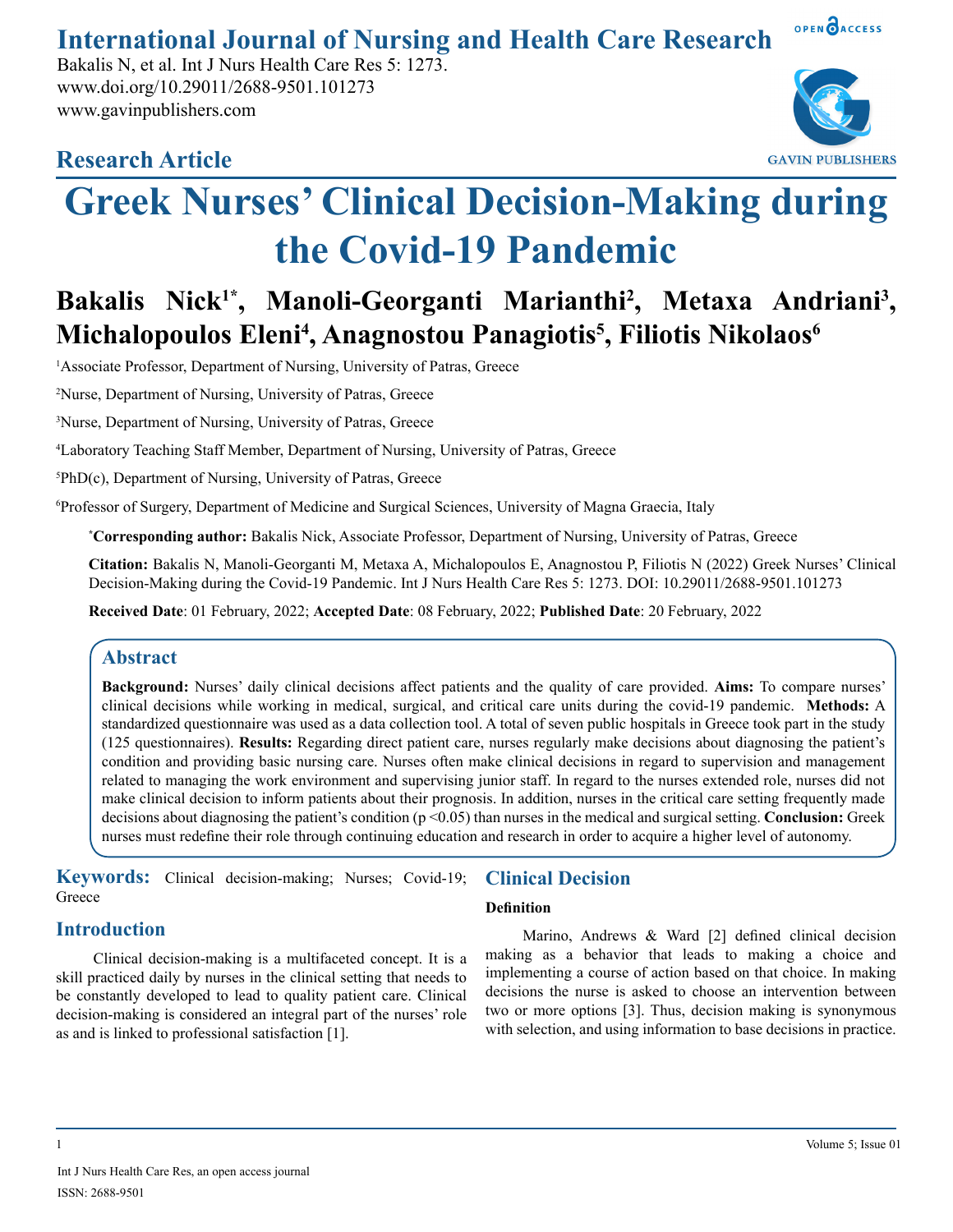Decision making is directly related to the stages of the nursing process [4].

#### **Factors Influencing Clinical Decisions**

It is important for nurses to make decisions based on certain factors. Many researchers claim that the most important decisionmaking factors are intuition [5], knowledge [6], clinical experience [7], role [8], stress and duties [9] as well as the relationship between doctors and nurses [6]. Other researchers found that successful decision making is based on critical thinking and rationality [10], personality [11], clinical guidelines [12], autonomy and authority [13] and continuing education [14].

#### **Usefulness of Clinical Decisions**

Clinical decision making is an essential skill for all health professionals, as well as a fundamental component of daily clinical practice [15]. It is a skill that needs to be constantly developed to lead to the provision of effective, safe, and quality patient care [16]. In addition, the decision-making process is essential for achieving cost-effective nursing care, ensuring accountability within the health system8. Nurses should be trained in regard to clinical decision-making skills from an undergraduate level since these skills will have a vital role in their daily clinical patient care.

#### **Making the Right Clinical Decision**

Making the right clinical decision is not a simple process. There are many factors that can distract the nurse from making the right choice. An important, factor influencing the decision-making process, that should not be overlooked, is the limited time nurses have to make decisions. Decisions need to be made quickly to address the patient's problem and reduce waiting time. According to Bakalis & Watson [17], nurses are often called upon to make decisions in a short period of time based on limited information resulting in a high degree of uncertainty. The decision-making process causes the nurse emotional stress as some decisions can have a major impact on the patient's life [18]. In the clinical care setting, nurses make clinical decisions based on available research data, their clinical expertise and patient preferences [19].

#### **Nurses' Clinical Decisions**

Nurses make frequent, complex and important decisions. Research has shown that nurses working in the emergency room make decisions every 10 minutes, nurses working in in the intensive care unit make decisions every 30 seconds [20], while community nurses make 10 decisions when interacting with a family [21]. These results are confirmed by other researchers, who analyzed the frequency of nurses' clinical decision in various settings [6,17]. Although Greek nurses make clinical decisions, they are characterized by low autonomy [22]. Greek nurses' low autonomy is evident, perhaps due to inadequately defined nursing duties and responsibilities in Greece and the lack of hospital protocols. These

circumstances facilitate a passive role on the part of the nurse in making clinical decisions.

#### **The Nursing Profession in Greece**

The nursing profession in Greece is constantly improving. Nursing as a science provides opportunities for the further education and professional development in the field. However, there are many problems that hinder the prospect of further development of the nurse's role. Indicatively, the main problems are:

- nursing duties and responsibilities in Greece are inadequately defined
- community nursing (school, home care) is not very developed
- there is a significant shortage of nursing staff, especially in hospitals
- there is a significant lack of clinical guidelines
- continuing education offered to nursing staff is inadequate

#### **Nursing Education in Greece**

Undergraduate nursing education in Greece is a four-year university program, which includes theoretical, laboratory and clinical training in a variety of health care settings (hospitals, health centers, etc.). Upon completion of the undergraduate nursing program students can further their education and obtain a postgraduate degree (MSc / PhD) in Greece or abroad. The graduate nurse is issued a government license to practice nursing in Greece. A nurse can also acquire additional education and gain expertise in one of the following fields of nursing: a) Palliative and Supportive Nursing Care, b) Geriatric Nursing, c) Cardiovascular Nursing, d) Mental Health Nursing, e) Oncology Nursing, f) Adult Nursing Care, g) Pediatric Nursing and h) Perioperative Nursing [23].

#### **Hospital Care in Greece**

The nurse's role is fundamental in the medical and surgical care setting [24,25]. Despite the different characteristics of each setting (elderly patients in the medical clinics while patients in surgical clinics experience intense anxiety and fear due to an operation and the possible outcome), they are characterized by nurse understaffing and limited use of clinical, making clinical decisions a difficult task [26]. In contrast, the intensive care setting requires more resources due to the severity of the patients' disease. The Intensive Care Units (ICUs) in Greece have the lowest rates of understaffing and apply rigorous clinical guidelines, while at the same time demonstrate the highest rate of clinical decision-making in the field [27].

An extensive review of the literature on nurse's clinical decision making demonstrated that studies on the topic involve different research approaches (quantitative-qualitative) and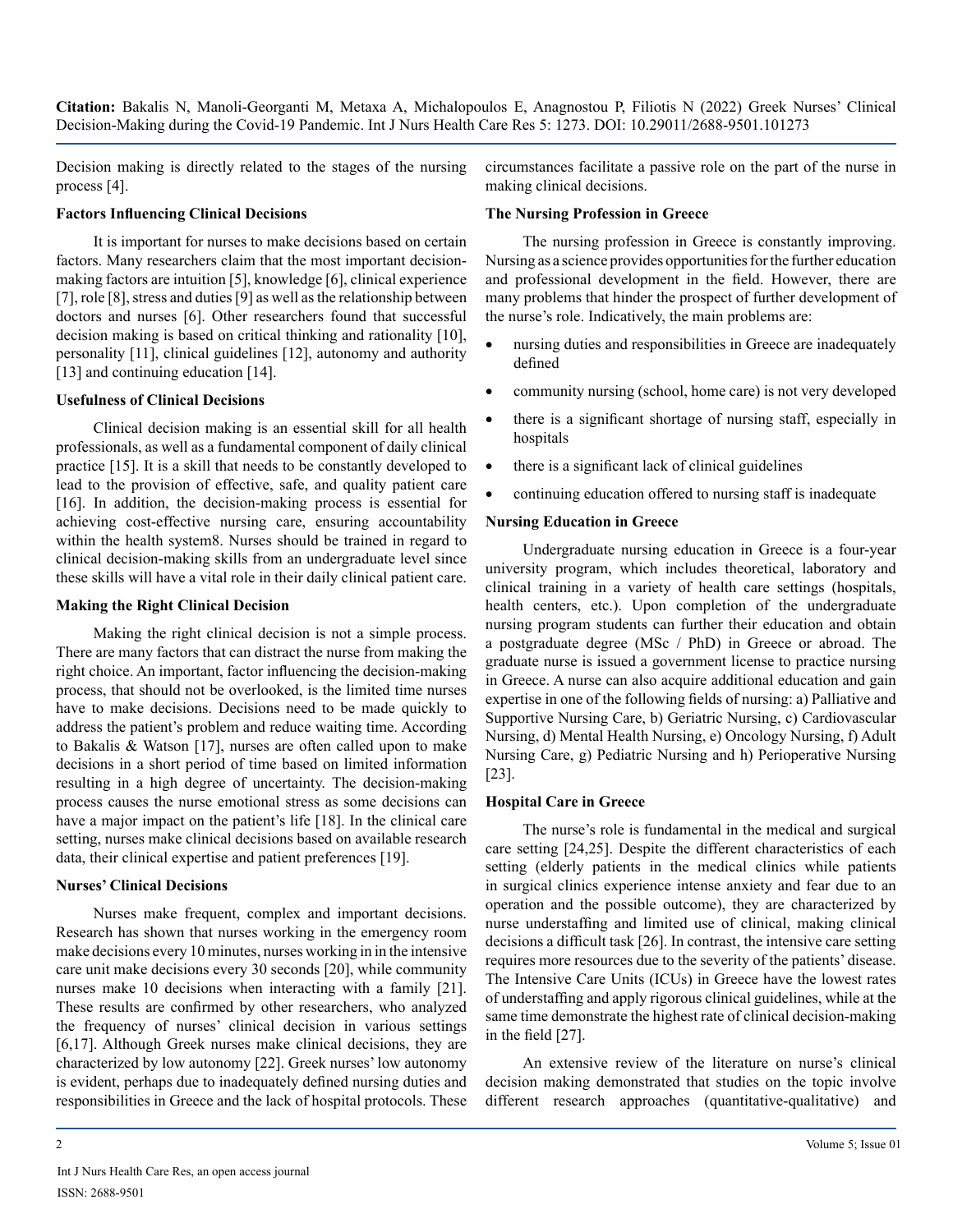examine different aspects. There is a lack of research conducted in Greece regarding nurses' clinical decisions while internationally, studies mainly focus on factors that influence nurses' clinical decisions. The purpose of this study was compare Greek nurse's clinical decisions made while working in the medical, surgical and intensive care units during the Covid-19 pandemic.

The SARS-CoV-2 coronavirus, which the WHO declared a pandemic in March 2020, influence health systems in most countries of the world, pushing them to radical changes [28] and adjustments in the way health services are provided [29]. As expected, important questions and concerns arose, not only for the effective management of the pandemic, but also for the efficient management of patients [30,31]. It is generally accepted that the fight against the COVID-19 pandemic is primarily fought on two fronts: prevention and treatment. On both fronts, the role of health services is crucial.

#### **Materials & Methods**

A clinical decision-making questionnaire (CDMQ) designed by Bakalis & Watson [17] was used to conduct the research. This questionnaire consists of 15 statements (closed-ended), regarding aspects of nursing practice such as direct patient care, supervision and management decisions, and decisions related to nurses' extended roles. All statements were answered using a fourpoint Likert scale ranging from 1 to 4 (1= regularly,  $2 =$  often,  $3 =$ sometimes,  $4 = not at all$ .

#### **Procedure**

Due to the Covid-19 pandemic and restrictive measures in place, questionnaires were distributed via electronic form. Google Forms is an online software that allows researchers to create surveys that can be completed online, without the researcher's physical presence. This study received ethical approval by the institutional review board of the University of Patras (Greek registration number: 7586). Hospitals (7 public hospitals) were selected using convenience sampling. Letters providing information of the study were sent to the directors of nursing. Once hospital permission was granted, the questionnaire was uploaded to the hospital's website. Nurses who had access to the hospital website and wished to participate in the study were able to complete the questionnaire. The first page of the questionnaire explained the purpose of the study and questionnaire completion guidelines. Information regarding nurse's anonymity, confidentiality and voluntary participation were included. Participants who agreed to join the study completed the questionnaire. The time needed to complete the questionnaire was 5-8 minutes.

#### **Sample**

The total study sample included 125 nurses from 7 public hospitals in Greece.

#### **Statistical Analysis**

Results were analyzed using the statistical program SPSS 24. A confidence level p<0.05 was determined for the analysis of the data. Cronbach's alpha reliability coefficient was used to test the internal consistency of the questionnaire, a value of 0.70 was accepted as satisfactory.

#### **Results**

#### **Cronbach's alpha Reliability Coefficient**

The reliability analysis revealed that the Cronbach's alpha coefficient for the questionnaire was 0.711 (Table 1). This value is over the threshold of 0.70, and thus is acceptable demonstrating that the questionnaire is characterized by consistency.

| Cronbach's Alpha | Cronbach's Alpha Based on<br>Standardized Items | N of Items |  |  |
|------------------|-------------------------------------------------|------------|--|--|
| <b>71.</b>       | 711                                             |            |  |  |

**Table 1:** Cronbach's alpha reliability coefficient Reliability Statistics.

#### **Descriptive Analysis: demographic characteristics (n=125)**

The majority of the sample that participated in the study were women  $(87.2\%)$ , aged 26-60 years  $(x = 42.23 \text{ years})$ . Almost half of the participants worked in the surgical (49.6%) and medical (41.6%) setting. Their previous work experience ranged between 1-31 years ( $x = 12.03$  years). The majority of the participants did not hold a postgraduate degree (84.8%). Lastly, the majority of the participants lived in an urban area (75.2 %) and their annual income ranged from  $\in 10,001-20,000$  (76.8%).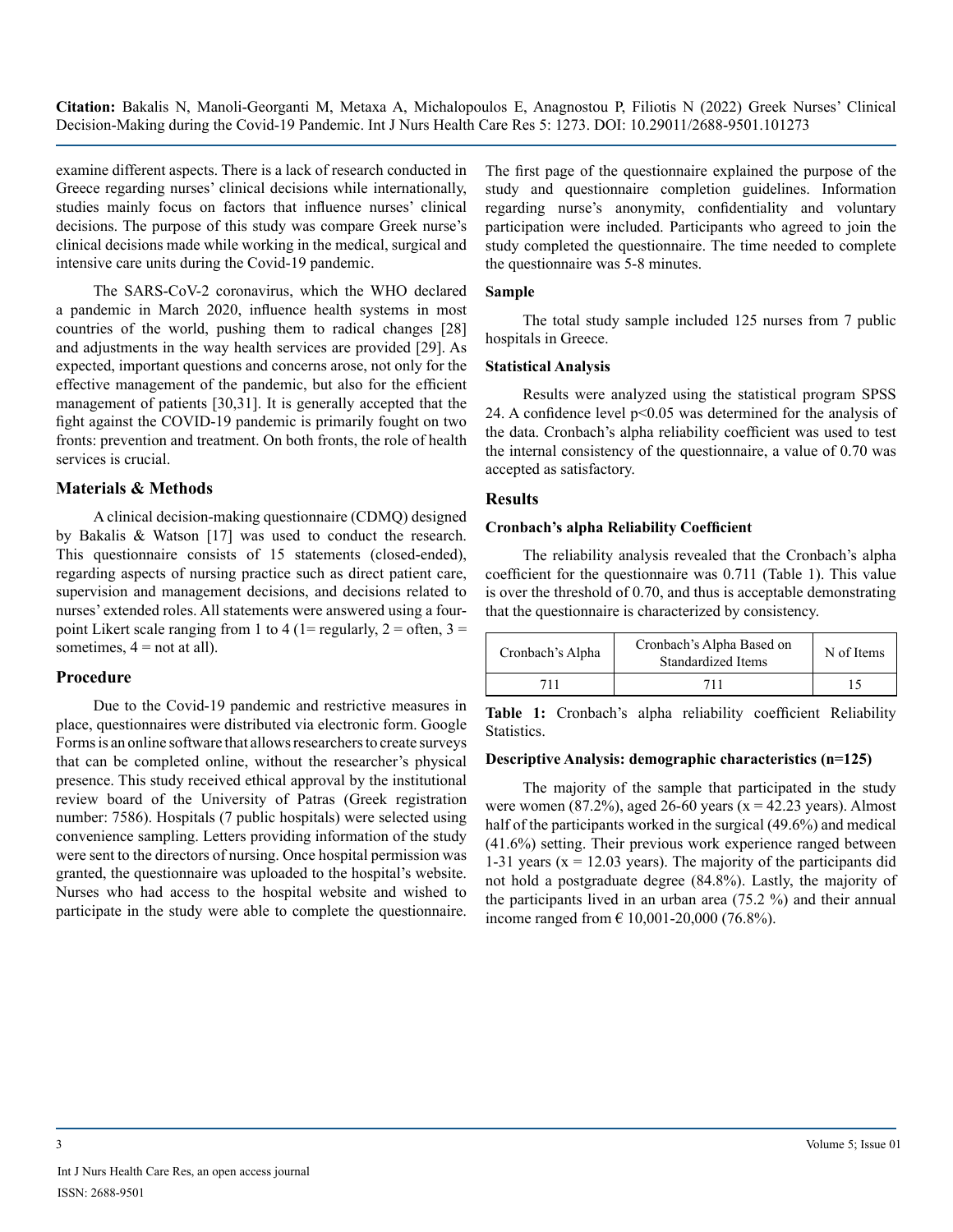| <b>CDMQ</b>    |                | Regularly       |           | Often       |                | <b>Sometimes</b> | Not at all   |                 |  |
|----------------|----------------|-----------------|-----------|-------------|----------------|------------------|--------------|-----------------|--|
|                | Frequency      | Percent $(\% )$ | Frequency | Percent (%) | Frequency      | Percent $(\% )$  | Frequency    | Percent $(\% )$ |  |
| Q1             | 40             | 32              | 34        | 27,2        | 36             | 28,8             | 15           | 12              |  |
| Q2             | 58             | 46,4            | 38        | 30,4        | 24             | 19,2             | 5            | $\overline{4}$  |  |
| Q <sub>3</sub> | 101            | 80,8            | 21        | 16,8        | $\overline{2}$ | 1,6              | $\mathbf{1}$ | 0,8             |  |
| Q4             | 64             | 51,2            | 39        | 31,2        | 21             | 16,8             | $\mathbf{1}$ | 0,8             |  |
| Q <sub>5</sub> | 67             | 53,6            | 35        | 28          | 21             | 16,8             | $\mathbf{2}$ | 1,6             |  |
| Q <sub>6</sub> | 44             | 35,2            | 26        | 20,8        | 42             | 33,6             | 13           | 10,4            |  |
| Q7             | 18             | 14,4            | 13        | 10,4        | 38             | 30,4             | 56           | 44,8            |  |
| Q8             | 11             | 8,8             | 10        | 8           | 25             | 20               | 79           | 63,2            |  |
| Q <sub>9</sub> | 37             | 29,6            | 30        | 24          | 30             | 24               | 28           | 22,4            |  |
| Q10            | 39             | 31,2            | 26        | 20,8        | 32             | 25,6             | 28           | 22,4            |  |
| Q11            | 10             | 8               | 13        | 10,4        | 14             | 11,2             | 88           | 70,4            |  |
| Q12            | $\overline{c}$ | 1,6             | 5         | 4           | $22\,$         | 17,6             | 96           | 76,8            |  |
| Q13            | 22             | 17,6            | 25        | 20          | 52             | 41,6             | 26           | 20,8            |  |
| Q14            | 5              | $\overline{4}$  | 5         | 4           | $\overline{4}$ | 3,2              | 111          | 88,8            |  |
| Q15            | 27             | 21,6            | 33        | 26,4        | 42             | 33,6             | 23           | 18,4            |  |

**Table 2:** Frequency of each of the 15 statements of CDMQ (n=125).

Nurses *regularly* made decisions about *direct patient care* and specifically regarding the diagnosis of the patient's condition, providing basic nursing care, providing psychological support and patient teaching, while they *sometimes* provided information to patients. Nurses *regularly* made clinical decisions regarding *supervision and management* and specifically in relation to managing the work environment, mentoring nursing students, and supervising junior staff. Nurses *sometimes made* decisions related to organizing the work of others while they *never made* decisions on the ward or unit budget. Lastly regarding the nurses extended role, nurses *regularly* made decisions to intervene in emergency situations but *never made* decisions related to the diagnosis of the patient's condition, arranging (further) patient investigations, changing patient medication, and discharging a patient.

Kruskal-Wallis test was used to investigate statistically significant differences in the medical, surgical and critical care settings.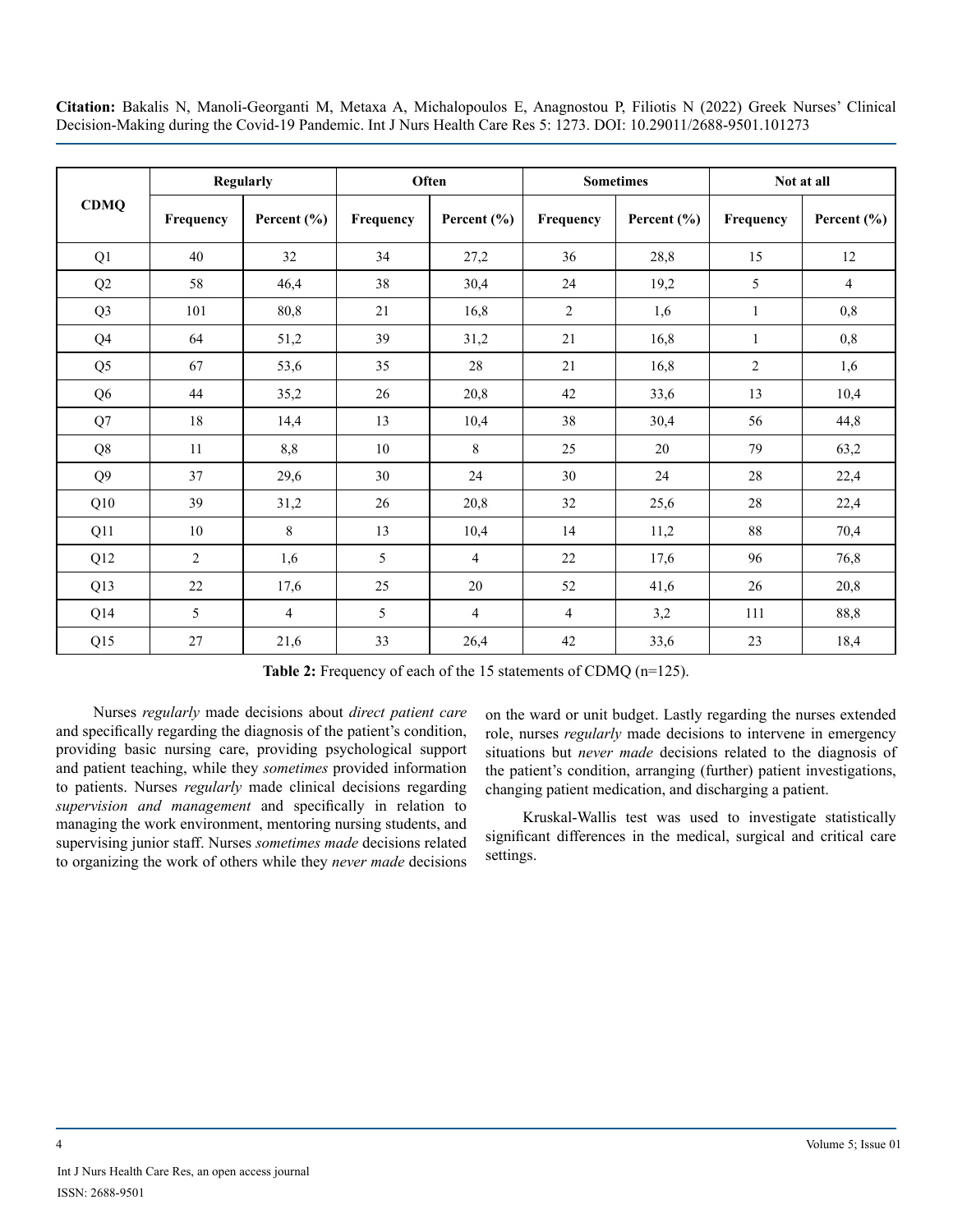| Medical<br>Surgical<br>Critical care<br>Total<br>Medical<br>Surgical<br>Critical care |                | 52<br>62<br>11<br>125  | 53,14<br>64,95<br>70,92 |                               |  |
|---------------------------------------------------------------------------------------|----------------|------------------------|-------------------------|-------------------------------|--|
|                                                                                       |                |                        |                         |                               |  |
|                                                                                       |                |                        |                         |                               |  |
|                                                                                       |                |                        |                         |                               |  |
|                                                                                       |                |                        |                         |                               |  |
|                                                                                       |                | 52                     | 62,73                   |                               |  |
|                                                                                       |                | 62                     | 63,20                   |                               |  |
|                                                                                       |                | 11                     | 63,14                   |                               |  |
| Total                                                                                 |                | 125                    |                         |                               |  |
| Medical                                                                               |                | 52                     | 68,19                   |                               |  |
| Surgical                                                                              |                | 62                     | 58,10                   |                               |  |
| Critical care                                                                         |                | 11                     | 66,05                   |                               |  |
| Total                                                                                 |                | 125                    |                         |                               |  |
| Medical                                                                               |                | 52                     | 63,83                   |                               |  |
| Surgical                                                                              |                | 62                     |                         |                               |  |
| Critical care                                                                         |                | 11                     |                         |                               |  |
| Total                                                                                 |                | 125                    |                         |                               |  |
| Medical                                                                               |                | 52                     | 60,47                   |                               |  |
| Surgical                                                                              |                | 62                     | 65,25                   |                               |  |
| Critical care                                                                         |                | 11                     | 62,27                   |                               |  |
| Total                                                                                 |                | 125                    |                         |                               |  |
|                                                                                       |                |                        |                         |                               |  |
|                                                                                       |                |                        |                         | Q13                           |  |
|                                                                                       |                |                        |                         | ,549                          |  |
|                                                                                       |                |                        |                         |                               |  |
| $\overline{2}$                                                                        | $\overline{c}$ | $\overline{2}$         | $\overline{2}$          | $\overline{2}$                |  |
|                                                                                       | Q1<br>7,426    | Q <sub>3</sub><br>,011 | Q4<br>2,742             | 64,99<br>57,86<br>Q6<br>2,350 |  |

|                  | <b>Clinical area</b> |                |  | ${\bf N}$      |                |                | <b>Mean Rank</b> |  |  |
|------------------|----------------------|----------------|--|----------------|----------------|----------------|------------------|--|--|
|                  |                      | Medical        |  |                | 52             |                | 54,54            |  |  |
|                  |                      | Surgical       |  |                | 62             |                | 69,39            |  |  |
| Q2               |                      | Critical care  |  |                | 11             |                | 67,00            |  |  |
|                  |                      | Total          |  |                | 125            |                |                  |  |  |
|                  |                      | Medical        |  |                | 52             |                | 60,57            |  |  |
|                  |                      | Surgical       |  |                | 62             |                | 65,15            |  |  |
| Q9               |                      | Critical care  |  |                | 11             |                | 62,36            |  |  |
|                  |                      | Total          |  |                | 125            |                |                  |  |  |
|                  | Medical              |                |  |                | 52             |                | 61,18            |  |  |
|                  | Surgical             |                |  |                | 62             |                | 61,29            |  |  |
| Q10              |                      | Critical care  |  |                | 11             |                | 81,23            |  |  |
|                  |                      | Total          |  |                | 125            |                |                  |  |  |
|                  |                      | Medical        |  |                | 52             |                | 59,59            |  |  |
|                  |                      | Surgical       |  |                | 62             |                | 65,45            |  |  |
| Q11              |                      | Critical care  |  |                | 11             |                | 65,32            |  |  |
|                  |                      | Total          |  |                | 125            |                |                  |  |  |
|                  |                      | Medical        |  |                | 52             |                | 61,98            |  |  |
| Q15              |                      | Surgical       |  |                | 62             |                | 64,08            |  |  |
|                  |                      | Critical care  |  |                | 11             |                | 61,73            |  |  |
|                  |                      | Total          |  | 125            |                |                |                  |  |  |
|                  |                      |                |  |                |                |                |                  |  |  |
|                  |                      | Q2             |  | Q9             | Q10            | Q11            | Q15              |  |  |
| Kruskal-Wallis H |                      | 5,663          |  | ,489           | 3,274          | 1,220          | ,118             |  |  |
| df               |                      | $\overline{c}$ |  | $\overline{2}$ | $\overline{2}$ | $\overline{c}$ | $\overline{c}$   |  |  |

a.Kruskal Wallis Test; b. Grouping Variable: ward

**Table 3:** Kruskal-Wallis test in Greek Subset (direct patient care).

Statistically significant differences for question 1 ( $p$ <0.05) were identified between the nurse's responses working in the critical care setting when compared with nurses working in the medical and surgical settings (Diagnosing the patient's condition). **Table 4:** Kruskal-Wallis test (supervision/management).

a. Kruskal Wallis Test; b. Grouping Variable: ward

Asymp. Sig. | ,059 | ,783 | ,195 | ,543 | ,942

The findings indicate that, there is a statistically significant difference between the nurse's responses working in the surgical setting when compared with nurses working in the medical and critical care settings for question 2 ( $p$ <0.05 Managing the work environment).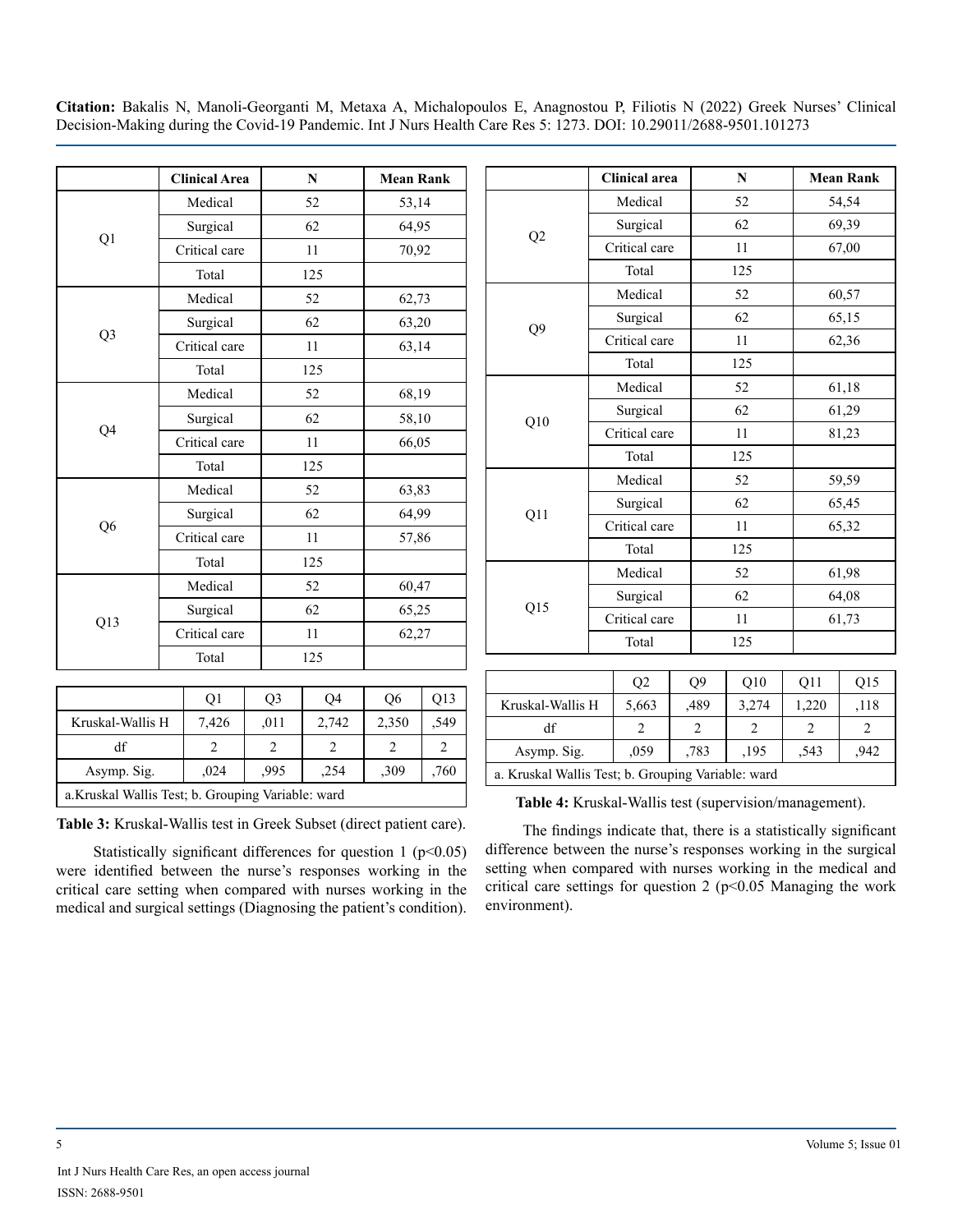|                                                                                                                     |                     | Q1    | $\mathbf{Q}$ | $\overline{O5}$ | Q8       | Q10     | Q11     | Q14  | Q15      |
|---------------------------------------------------------------------------------------------------------------------|---------------------|-------|--------------|-----------------|----------|---------|---------|------|----------|
| Age                                                                                                                 | Pearson Correlation | 0.053 | $-.087$      | ,031            | ,049     | ,029    | $,229*$ | .042 | $,199*$  |
|                                                                                                                     | $Sig. (2-tailed)$   | ,561  | ,336         | .728            | ,587     | ,751    | .010    | ,639 | ,026     |
|                                                                                                                     | N                   | 125   | 125          | 125             | 125      | 125     | 125     | 125  | 125      |
| Gender                                                                                                              | Pearson Correlation | .078  | ,025         | $-189*$         | $-0.074$ | ,027    | ,051    | ,010 | ,066     |
|                                                                                                                     | $Sig. (2-tailed)$   | ,387  | ,780         | ,035            | ,410     | ,768    | ,576    | ,914 | ,467     |
|                                                                                                                     | N                   | 125   | 125          | 125             | 125      | 125     | 125     | 125  | 125      |
| <b>Experience</b>                                                                                                   | Pearson Correlation | .025  | $,187*$      | $-.077$         | $-.097$  | $-.108$ | $,202*$ | ,112 | $,235**$ |
|                                                                                                                     | $Sig. (2-tailed)$   | .786  | ,037         | ,391            | .280     | ,229    | ,024    | ,214 | ,008     |
|                                                                                                                     | N                   | 125   | 125          | 125             | 125      | 125     | 125     | 125  | 125      |
| "Correlation is significant at the 0.01 level (2-tailed); "Correlation is significant at the 0.05 level (2-tailed). |                     |       |              |                 |          |         |         |      |          |

The Kruskal-Wallis test regarding the nurses extended roles, indicates no statistically significant differences (p>0.05).

**Table 5:** Correlations between demographic characteristics and statements of CDMQ**.**

The results indicate that there is a statistically significant correlation between the participants age and decisions on ward or unit budgets ( $r = .229$ ,  $df = 125$ ,  $p < 0.05$ ) and organizing the work of others ( $r = .199$ ,  $df = 125$ ,  $p \le 0.05$ ). As the nurse's age increased findings indicate that, nurses make more decisions on ward or unit budgets and organizing the work of others. Participant's gender was significantly correlated with acting in an emergency situation. Male participants tend to make decision more often in emergency situations than women. Lastly, the findings indicate a positive correlation between nurses' years of working experience and decisions made regarding managing the work environment  $(r =$ .187, df=125, p < 0.05), deciding on ward or unit budgets ( $r = .202$ ,  $df = 125$ , p < 0.05) and organizing the work of others (r = .235, df  $= 125$ , p  $\leq 0.05$ ).

#### **Discussion**

Nurses face a challenge due to the unpredictable health crisis brought on by the Covid-19 pandemic along with the ongoing advances in the health care field. Nurses today need to prepare and adapt to the ongoing changes that are taking place. Patients expect that the nursing care they will receive will be based on the best available data, while they themselves will be involved and informed about the health care provided.

This study examined Greek nurses' clinical decisions while working in the medical, surgical, and critical care settings. Participant were asked questions related to the provision of patient care, supervision and management, as well as the nurses extended role. The results of this study demonstrated that Greek nurses make decisions regarding the provision of patient care. Specifically, nurses in all settings regularly make decisions regarding the diagnosis of the patient's condition, the provision of basic nursing care, the provision of psychological support and offer instruction to the patient and his family.

Decisions regarding the provision of information to the patient and his family upon his discharge from the hospital were often (41.6%) and seldomly made (20.8% respectively). This is likely because doctors are usually the health professionals who inform the patient when leaving the clinic / unit. It is noteworthy that nurses working in the critical care setting make decisions about the patient's diagnosis more often as oppose to nurses working in the medical and surgical setting  $(p<0.05)$ . Other studies have found similar results [17,32,33]. Research suggests that the critical care setting is a physically and emotionally challenging environment for the health care professional [34,35].

In terms of clinical decisions regarding supervision and management, nurses in all settings investigated in this study, make decisions but to a lesser extent. Specifically, the majority of the sample regularly coordinates the work environment and in fact nurses who work in the surgical setting often make decisions regarding the coordination of the work environment  $(p<0.05)$ . Nurses, in all three settings, also make decisions regarding mentoring nursing students and supervising junior staff. Finally, the vast majority of nurses do not make decisions on the budget of the clinic/unit. This is mainly because, the charge nurse is primarily responsible for making decisions related to the budget of the clinic/unit.

The findings related to the nurse decisions regarding their extended role are interesting. Specifically, nurses regularly make decisions related to emergency intervention. This may be since in Greece, medical support is not always available on a 24-hour basis [34]. Therefore, in emergency situations, when doctors are absent, nurses autonomously make decisions and implement actions that normally would require a doctor's involvement. Doctors, on the other hand, 'accept' that nurses intervene when faced with a clinical problem during their absence [35].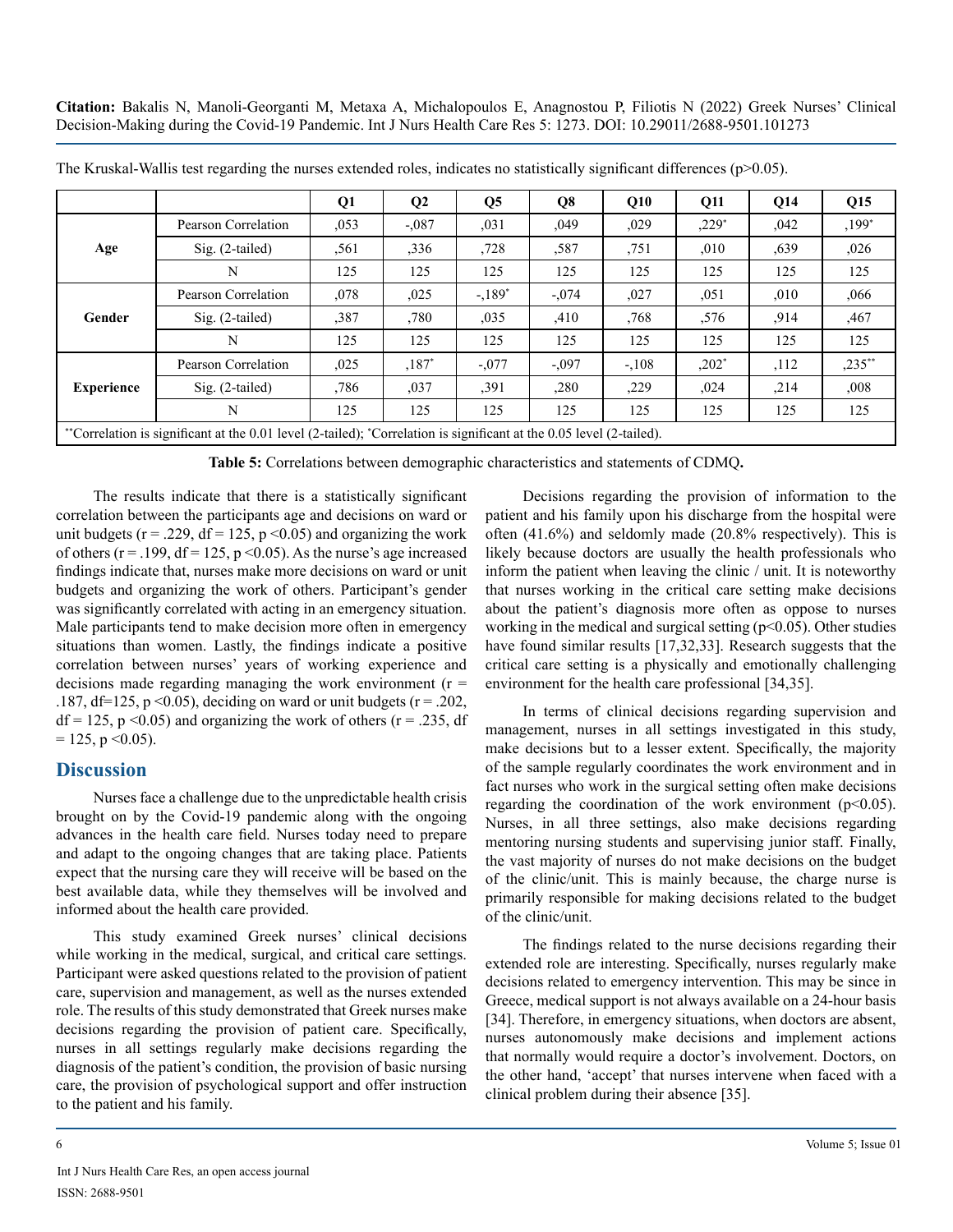Furthermore, the findings of this study demonstrate that nurses, in all clinical settings investigated, do not make decisions on informing patients about their prognosis. This is because doctors are responsible for diagnosing and treating the disease, so patients seek information about their prognosis from the medical staff.

Finally, to a lesser extent, nurses appear to be involved in decisions related to discharging a patient and to changing patient medication. With regard to patient discharge, it is clear that the nurse's role is limited, as the decision related to the patient's discharge is solely a medical task. However, all members of the health care team should be involved in patients discharge. This can be accomplished by making joint decisions with the use of proper communication skills among the members of the multidisciplinary health care team in order to meet the patient's unique health needs [26]. Regarding decisions to change patient medication, nurses are unable to take initiative on this matter mainly because nursing duties and responsibilities in Greece are inadequately defined and there is a lack of clinical guidelines related to many procedures.

Health professionals are called upon daily to take on new roles, having to deal with important issues. This includes staff shortages as well as personal value crisis and thus, significantly affecting the manner and frequency with which clinical decisions are made. The lack of clinical guidelines, professional legal coverage as well as nursing understaffing, lead to limited autonomy of the nursing profession.

It is therefore imperative, especially during these difficult working conditions brought upon by a global pandemic, to redefine the nurse's role as a health professional, scientist and researcher, both to provide quality patient care and to validate the expectations of those who have chosen to serve this profession. Although several attempts have been made to improve nursing in Greece, there is still a need for significant changes.

Ways to improve the situation may include the following:

- establish clearly defined legal nursing duties and responsibilities in Greece
- construct and establish up to date clinical protocols
- recruit nursing staff to meet the increased hospital needs.
- offer nurses incentives for professional development and advancement.

## **Limitations of Research**

The main limitation of this study is the small sample size. Although the results provided important data on the frequency with which clinical decisions are made, it is considered necessary to use a larger sample in future studies in order to produce generalizable results.

#### **Conclusion**

Clinical decision-making is an important part of nursing science and daily clinical nursing practice. Nurses' clinical decisions significantly determine the patient's prognosis and outcome, especially in emergency situations. It is therefore of great importance to establish clearly defined legal nursing duties and responsibilities in Greece, that will highlight the multidimensional nursing role. Another important issue is the recruitment of nursing staff and the implementation of clinical protocols to assist nurses in providing quality nursing care.

#### **References**

- **1.** [Kolostoumpis G, Makrygiannaki K \(2012\) Clinical decision support](https://scholar.google.de/citations?view_op=view_citation&hl=en&user=oUv6un0AAAAJ&citation_for_view=oUv6un0AAAAJ:u5HHmVD_uO8C)  [systems: A useful tool in clinical practice. Inter scientific Health Care.](https://scholar.google.de/citations?view_op=view_citation&hl=en&user=oUv6un0AAAAJ&citation_for_view=oUv6un0AAAAJ:u5HHmVD_uO8C)  [4: 9-12.](https://scholar.google.de/citations?view_op=view_citation&hl=en&user=oUv6un0AAAAJ&citation_for_view=oUv6un0AAAAJ:u5HHmVD_uO8C)
- **2.** [Marino MA, Andrews K, Ward J \(2020\) Clinical Decision Making at the](https://pubmed.ncbi.nlm.nih.gov/32005363/)  [bedside. Nurs Clin North Am 55: 29-37.](https://pubmed.ncbi.nlm.nih.gov/32005363/)
- **3.** [Wright ΜΟ, Robicsek Α \(2015\) Clinical decision support systems and](https://pubmed.ncbi.nlm.nih.gov/25798779/)  [infection prevention: To know is not enough. Am J Infect Control 43:](https://pubmed.ncbi.nlm.nih.gov/25798779/)  [554-558.](https://pubmed.ncbi.nlm.nih.gov/25798779/)
- **4.** [Banning M \(2008\) Clinical reasoning and its application to nursing:](https://pubmed.ncbi.nlm.nih.gov/17869587/)  [Concepts and research studies. Nurse Educ Pract 8: 177-183.](https://pubmed.ncbi.nlm.nih.gov/17869587/)
- **5.** [Gillespie M, Paterson BL \(2009\) Helping Novice Nurses make effective](https://pubmed.ncbi.nlm.nih.gov/19606659/)  [clinical decisions: The situated clinical decision-making framework.](https://pubmed.ncbi.nlm.nih.gov/19606659/)  [Nurs Educ Perspect 30:164-170.](https://pubmed.ncbi.nlm.nih.gov/19606659/)
- **6.** [Bakalis N, Bowman GS, Porock D \(2003\) Decision making in Greek](https://pubmed.ncbi.nlm.nih.gov/12965166/#:~:text=The results showed that nurses,best%2Dpredicted decision%2Dmaking.&text=Nurses perceived clinical experience as the strongest factor influencing decision%2Dmaking.)  [and English registered nurses in coronary care units. Int J Nurs Stud](https://pubmed.ncbi.nlm.nih.gov/12965166/#:~:text=The results showed that nurses,best%2Dpredicted decision%2Dmaking.&text=Nurses perceived clinical experience as the strongest factor influencing decision%2Dmaking.)  [40:749-760.](https://pubmed.ncbi.nlm.nih.gov/12965166/#:~:text=The results showed that nurses,best%2Dpredicted decision%2Dmaking.&text=Nurses perceived clinical experience as the strongest factor influencing decision%2Dmaking.)
- **7.** [Hoffman KA, Aitken LM, Duffield C \(2009\) A comparison of novice and](https://pubmed.ncbi.nlm.nih.gov/19555954/)  [expert nurses' cue collection during clinical decision making. Int J Nurs](https://pubmed.ncbi.nlm.nih.gov/19555954/)  [Stud 46:1335-1344.](https://pubmed.ncbi.nlm.nih.gov/19555954/)
- **8.** [Leufer T, Cleary-Holdforth J \(2009\) Evidence-based practice:](https://pubmed.ncbi.nlm.nih.gov/19441625/)  [Improving patient outcomes. Nurs Stand 23: 35-39.](https://pubmed.ncbi.nlm.nih.gov/19441625/)
- **9.** Iliopoulou K, While A (2010) Professional autonomy and job satisfaction: survey of critical care nurses in mainland Greece. Journal of Advanced Nursing 66: 2520-2531.
- **10.** [Holland C, Ulrich D \(2016\) Critical thinking cards: An innovative](https://www.sciencedirect.com/science/article/abs/pii/S1557308716000093#:~:text=The cards%2C which include questions,and the think%2Daloud method.)  [teaching strategy to bridge classroom knowledge with clinical decision](https://www.sciencedirect.com/science/article/abs/pii/S1557308716000093#:~:text=The cards%2C which include questions,and the think%2Daloud method.)[making. Teaching and Learning in Nursing. 11:108-112.](https://www.sciencedirect.com/science/article/abs/pii/S1557308716000093#:~:text=The cards%2C which include questions,and the think%2Daloud method.)
- **11.** [Higgs J, Burn A, Jones M \(2011\) Integrating clinical reasoning and](https://pubmed.ncbi.nlm.nih.gov/11759421/)  [evidence-based practice. AACN Clin Issues 12: 482-490.](https://pubmed.ncbi.nlm.nih.gov/11759421/)
- **12.** [Clutter PC \(2009\) Clinical practice guidelines: key resources to guide](https://www.jenonline.org/article/S0099-1767(09)00251-7/fulltext)  [clinical decision making and enhance quality health care. Emergency](https://www.jenonline.org/article/S0099-1767(09)00251-7/fulltext)  [Nursing 35: 460-461.](https://www.jenonline.org/article/S0099-1767(09)00251-7/fulltext)
- **13.** [Gunnarsson BM, Stomberg MW \(2009\) Factors influencing decision](https://pubmed.ncbi.nlm.nih.gov/19341993/)  [making among ambulance nurses in emergency care situations. Int](https://pubmed.ncbi.nlm.nih.gov/19341993/) [Emerg Nurs 17: 83-89.](https://pubmed.ncbi.nlm.nih.gov/19341993/)
- **14.** [Thompson C, Stapley S \(2011\) Do educational interventions improve](https://pubmed.ncbi.nlm.nih.gov/21241984/)  [nurses' clinical decision making and judgement? A systematic review.](https://pubmed.ncbi.nlm.nih.gov/21241984/) [Int J Nurs Stud 48: 881-893.](https://pubmed.ncbi.nlm.nih.gov/21241984/)